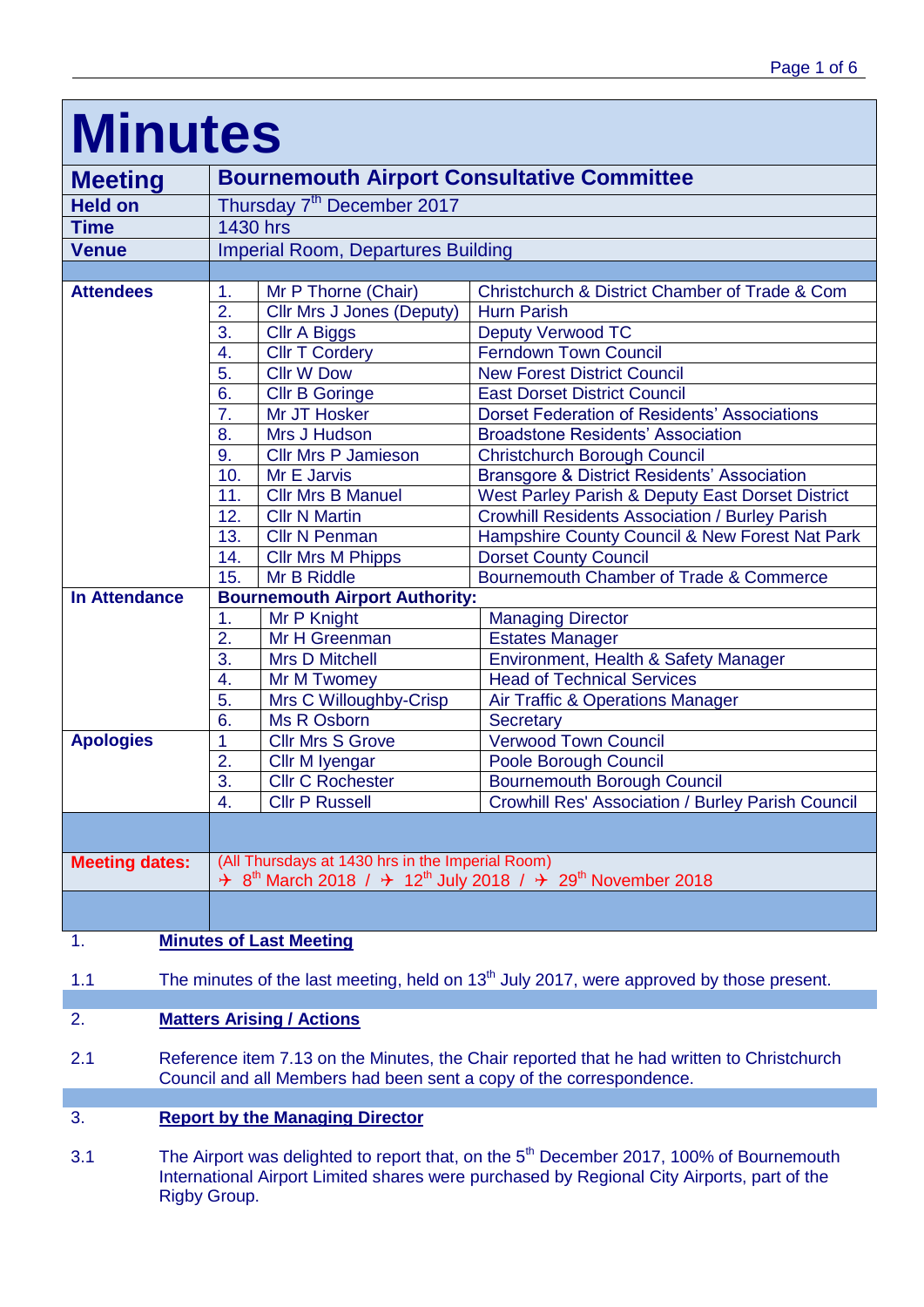- 3.2 Rigby Group plc was the parent company for a portfolio of family-owned and highly successful businesses operating across Europe and the Middle East. Diversifying from its origins as a principally technology-led business, Rigby Group plc had evolved during the last 41 years, through smart, strategic acquisitions, into a British success story with over 7,500 employees. The Airport then detailed the other businesses which comprised the Rigby Group, including Regional & City Airports (RCA) of which Bournemouth would play a major role along with Norwich, Coventry and Exeter.
- 3.3 Members were advised that there would be no immediate changes to the way Bournemouth Airport operated and the management structure would remain the same. A Transitional Agreement had been signed with MAG to permit the unpicking of Bournemouth from the MAG business and this would take place over the forthcoming months.
- 3.4 This was a significant and very positive step for the Airport, its employees and passengers. As a highly respected and stable organisation, Rigby Group's involvement will enable Bournemouth Airport to build on the many achievements of recent years, safeguarding the future of the business and providing a platform from which to build an even more prosperous future for the Airport, colleagues and the region as a whole.
- 3.5 The Airport gave a business update YTD  $(1<sup>st</sup>$  April 2017 to 31 $<sup>st</sup>$  October 2017). Passenger</sup> numbers stood at 527K, against a budget of 512K. The increase was due to the introduction of a year-round Ryanair Krakow flight and high load factors on all other routes. Passenger performance by airline was shown and discussed. It was noted, however, that overall performance was behind budget due to lower than anticipated yields, reduced General Aviation (GA) activity and external challenges to parking revenue. Costs were reported as being flat to budget.
- 3.6 Winter 2017 routes were reported. Ryanair operated 11 departures a week to Alicante, Malaga, Faro, Malta, Tenerife and Krakow. TUI / First Choice operated 10 departures a week to Gran Canaria, Tenerife, Lanazarote and Turin. Starting on the 9<sup>th</sup> December, Easyjet would operate 6 departures a week to Geneva.
- 3.7 Since the last Committee meeting, the following incidents had occurred:

|                                           | <b>Number</b> |
|-------------------------------------------|---------------|
| <b>Aircraft Accidents</b>                 |               |
| <b>Aircraft Ground Incidents</b>          |               |
| <b>Full Emergencies</b>                   |               |
| <b>Local Standby</b>                      | 10            |
| <b>Weather Standby</b>                    | 18            |
| <b>First Aid</b>                          | 17            |
| <b>Off-Airport Road Traffic Accidents</b> |               |

- 3.8 Airport passenger comparison was shown from 2015 to 2017, along with the movement comparison for the same period. Total aircraft movements year to date for 2017 remained down on both 2015 and 2016, however, passenger numbers had shown a modest increase compared to 2016 so far, although had slipped back slightly during June and October. Commercial movements were in decline, despite passenger numbers holding up.
- 3.9 The Customer ASQ Survey results were discussed ("Airport Service Quality" an independent European Survey). The majority of passengers resided in the UK, were aged between 55 and 64 (just over 50% were female), arrived at the Airport between 1½ and 2 hours before their flight, resided in the UK and took 1 or 2 trips a year. As usual, the majority of passengers arrived at the Airport in a private car, either parking for the duration of their trip or getting dropped off by family / friends. The Airport's overall result remained at 4, a consistent result since 2015.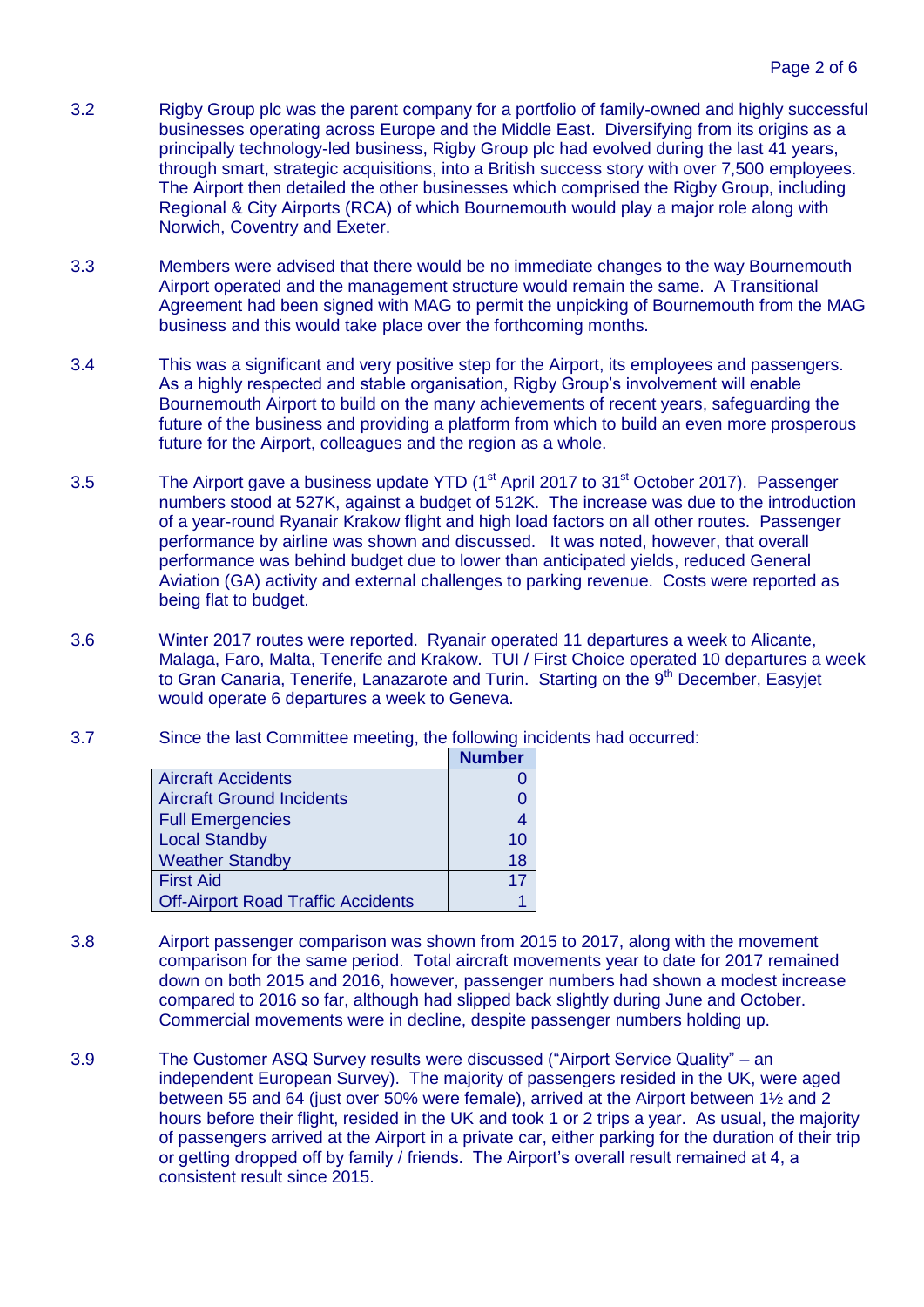3.10 The Airport was asked whether it would be introducing a £10 Development Charge at Bournemouth and what its position would be on the drop-off charge. The Airport advised that it would continue to review the drop-off charge. It had no plans to introduce a £10 Development Charge. A discussion took place with regard to the unpopularity of the drop-off charge. The point was made that it was better, perhaps, to remain unpopular in one area rather than withdrawing that line of income and consequently having no business at all. A Member commented that change was inevitable and we had to embrace and go with it and, if the right people were in the right places, usually everything was for the better.

# 4. **Aircraft Noise Report**

- 4.1 For the period November 2016 to October 2017, there had been 38 complaints from 30 people (not including repeat complainants). Of the 38 complaints, 34 were found to be compliant and 4 non-compliant (companies had been contacted, where necessary, and reminded of the operational restrictions). The majority of complaints were generated from the Christchurch area (10), followed by the New Forest (9) for the rolling year. There had been 26 complaints from 1 repeat complainant for the same period.
- 4.2 A discussion took place on the Bournemouth Police Helicopter operation. The helicopter operated with the least disruption but would hover if there was good reason on the ground. Its operation was for all our benefit and to keep us safe.
- 4.3 It was noted that the first programmed flight was between 0620 and 0700 hrs and the last flight was at 1800 hrs in winter, 2330 hrs in summer. However, there may be later movements if incoming flights were delayed.

#### 5. **Community Fund**

- 5.1 The Airport clarified that £10,000 per year was put into the Community Fund pot by the Airport, as set out in the Section 106 Agreement for schemes within the Christchurch borough. Full details were on the Airport's website and applications were welcomed.
- 5.2 The last Community Fund Management Committee took place in May, as reported at the last meeting. Members were reminded that an award was made to The Water Lily Project, which was established to support vulnerable people in the community. They needed the award to help the refurbishment of a café and computer suite, which will help to improve facilities for the Project and directly benefit the vulnerable people in need. £3,750 was awarded. "Stompin' on the Quomps" was an annual music event held in Christchurch. This free event for all the local community was funded purely from public donations and an award of £850 was made to make their fundraising easier. The next meeting was due to be held on the  $12<sup>th</sup>$ December.

### 6. **Noise Action Plan Review**

6.1 The Environmental Noise Directive required a review of the 2014 Noise Action Plan to be submitted in August 2018 and, as such, this was now being undertaken. Guidance required public consultation via the Consultative Committee. The Draft of the Noise Action Plan will be submitted to the Consultative Committee at the March 2018 meeting.

## 7. **Planning & Policy**

7.1 The Airport reported on the National Policy. The document, "Revised Draft National Airports Policy Statement (NPS): new runway capacity and infrastructure at airports in the south west" had been issued for consultation until the 19<sup>th</sup> December. This was the means by which planning consent for a new third runway will be delivered at Heathrow. Revisions to this took